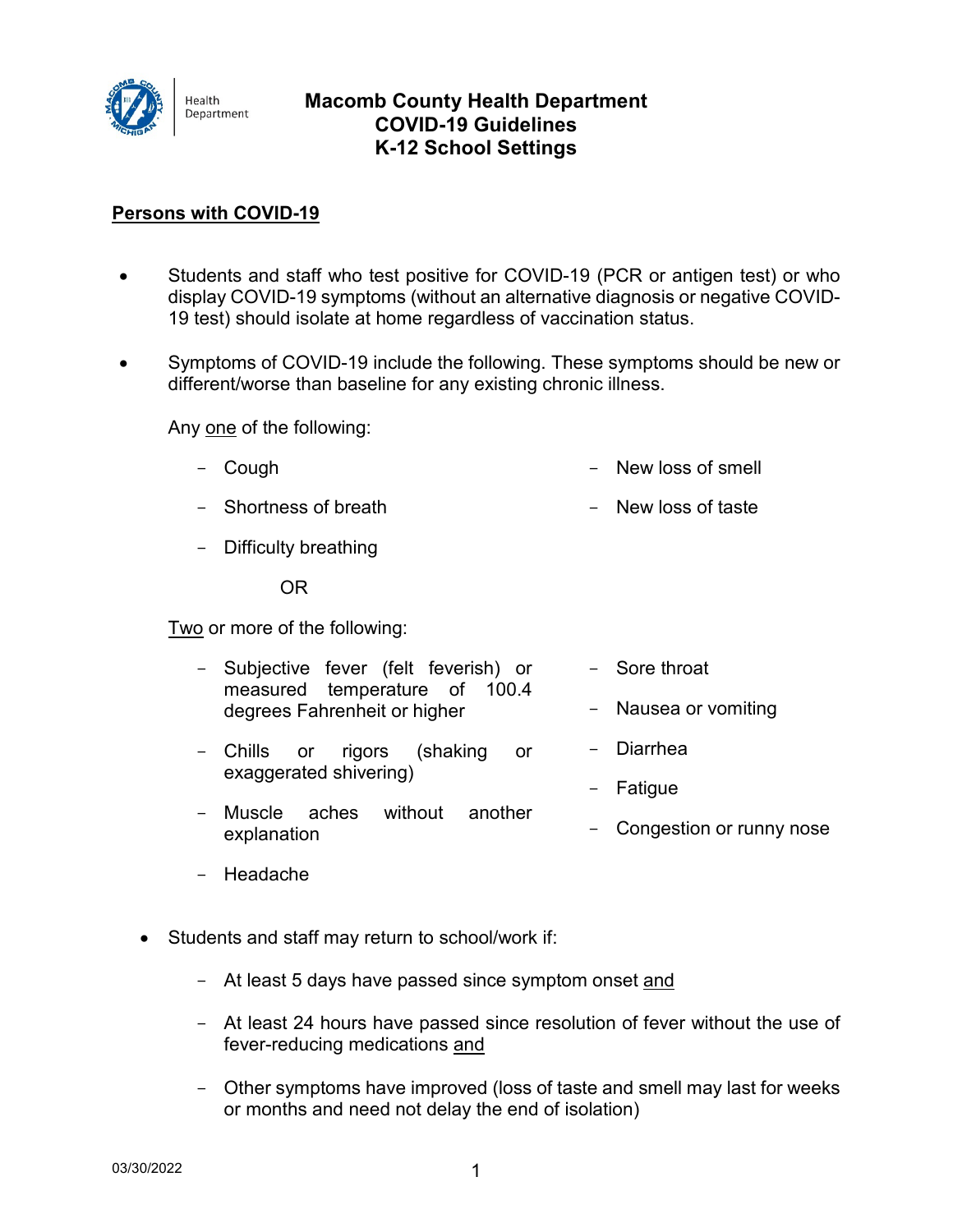- Students and staff who never had symptoms but who test positive for COVID-19 may return to school/work if at least 5 days have passed since the date of their first positive COVID-19 test (provided no symptoms appeared during the 5-day period).
- Day zero (0) is the day of symptom onset or the day the positive test specimen was collected (if there were no symptoms). The isolation period ends at midnight on the last day of the isolation period. The last day of isolation is usually day 5 but may be a later day if symptoms have not improved or fever has not resolved for at least 24 hours without the use of fever-reducing medication.
- Returning to school or work after an isolation period of 5 days includes wearing a mask for days 6-10. If a student or staff person is unwilling or unable to wear a mask, they should isolate for 10 days.

## **Reporting COVID-19 Cases to the Macomb County Health Department**

- School administration must report any student or staff person who tests positive for COVID-19 (PCR or antigen test). See COVID-19 Case Report Form.
- School administration may choose to notify school staff and student families when a student or staff person with COVID-19 has been identified in a school maintaining the confidentiality of the student or staff person as required by state and federal laws.

## **Persons who have been Exposed to Someone with COVID-19**

- Persons exposed to someone who is positive for COVID-19 and exposure is to a close personal/household contact should:
	- Conduct symptom monitoring for 10 days

and

- Test at least one time (if possible) 3-7 days after exposure and if symptoms develop

and

- Consider wearing a mask around others for 10 days from the date of last exposure (home quarantine is an alternative for those who are unable or unwilling to wear a mask)